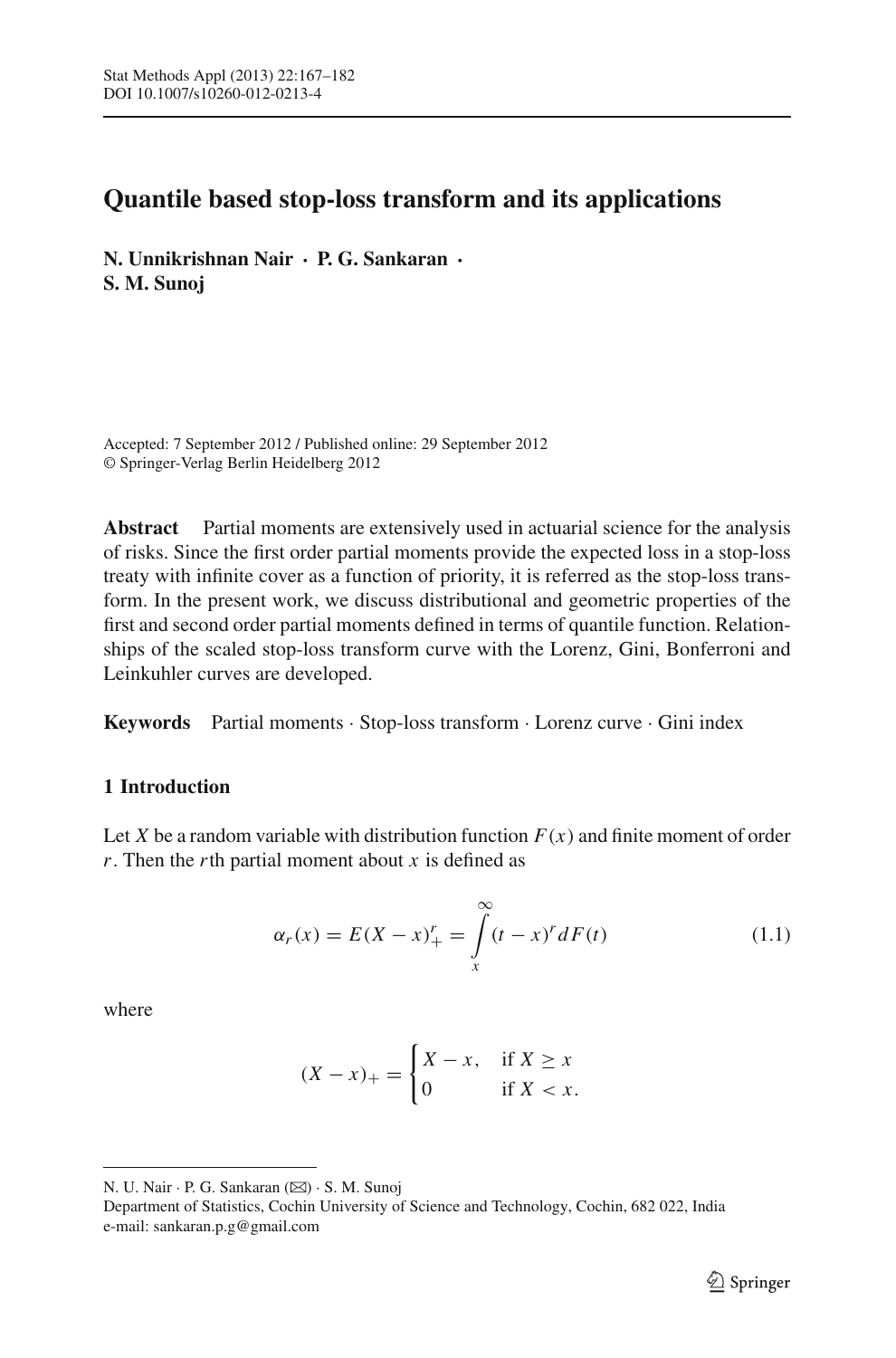The random variable  $(X - x)$  is interpreted as the residual age in the context of life-length studies [\(Lin 2003\)](#page-15-0) and the first two moments of  $(1.1)$  are extensively employed in actuarial studies for the analysis of risks [\(Denuit 2002](#page-14-0)). When *X* represents the income of an individual and *x* is the tax exemption level  $(X - x)$  represents the [taxable](#page-14-1) [in](#page-14-1)come,  $(1.1)$  is quite useful in the assessment of income tax.

Chong  $(1977)$  has developed a characterization result using  $(1.1)$  for exponential and geometric distributions. [Gupta and Gupta](#page-15-1) [\(1983\)](#page-15-1) discussed general properties of  $(1.1)$ . They proved that  $(1.1)$  determines the underlying distribution uniquely for any positive real *r*. The survival function  $\bar{F}(x)$  of *X* can be written in terms of  $\alpha_r(x)$  as [\(Navarro et al. 1998](#page-15-2); [Sunoj 2004](#page-15-3))

$$
\bar{F}(x) = \frac{(-1)^r}{r!} \frac{d^r \alpha_r(x)}{dx^r}.
$$

[Sunoj](#page-15-3) [\(2004\)](#page-15-3), [Gupta](#page-15-4) [\(2007](#page-15-4)) have discussed properties of [\(1.1\)](#page-0-0) with respect to length biased and equilibrium distributions.

The properties and applications of [\(1.1\)](#page-0-0) discussed in the above papers are studied using the distribution function. An alternative approach for modelling and analysis of statistical data is to use quantile function defined by

$$
Q(u) = \inf_{x} \{x : F(x) \ge u\}, \quad 0 \le u \le 1
$$

Many of the quantile functions used in applied work do not have tractable distribution function, see [Ramberg and Schmeiser](#page-15-5) [\(1974\)](#page-15-5), [Freimer et al.](#page-14-2) [\(1998\)](#page-14-2), van Staden and Loots[\(2009\)](#page-15-6), [Hankin and Lee](#page-15-7) [\(2006\)](#page-15-7), [Nair et al.](#page-15-8) [\(2011\)](#page-15-8). In such cases, the distribution function has to be evaluated through numerical methods to find  $u = F(x)$ , for chosen values of  $x = Q(u)$ . This renders the analysis of the analytical properties of the distribution using definitions based on the distribution function difficult. Moreover, many of the concepts used in the present work are in terms of quantile functions. This motivates us to formulate  $(1.1)$  in terms of quantile functions. Such a formulation will provide alternative tools for the analysis of statistical data. In view of this, we discuss properties of  $(1.1)$  based on quantile functions in the context of risk and income analysis.

The text is organized as follows. In Sect. [2,](#page-1-0) we give basic properties of quantile version of partial moments. Distributional and geometric properties of the measures are discussed in Sect. [3.](#page-4-0) The quantile partial mean is studied as a measure of income inequality in Sect. [4.](#page-6-0) In Sect. [5,](#page-10-0) the measure is related to Bonferroni curve and Leinkuhler curve. Finally Sect. [6](#page-13-0) provides various other applications of the measure.

## <span id="page-1-0"></span>**2 Basic results**

We assume that *X* is a non-negative random variable with absolutely continuous distribution function  $F(x)$  and probability density function  $f(x)$ . When  $F(x)$  is strictly increasing, the quantile function  $Q(u)$  is the solution of  $F(x) = u$  as  $x = Q(u)$ . We take  $Q(0) = 0$  generally, and an adjustment has to be made in the results when  $Q(0) > 0$ . The mean of the distribution assumed to be finite, is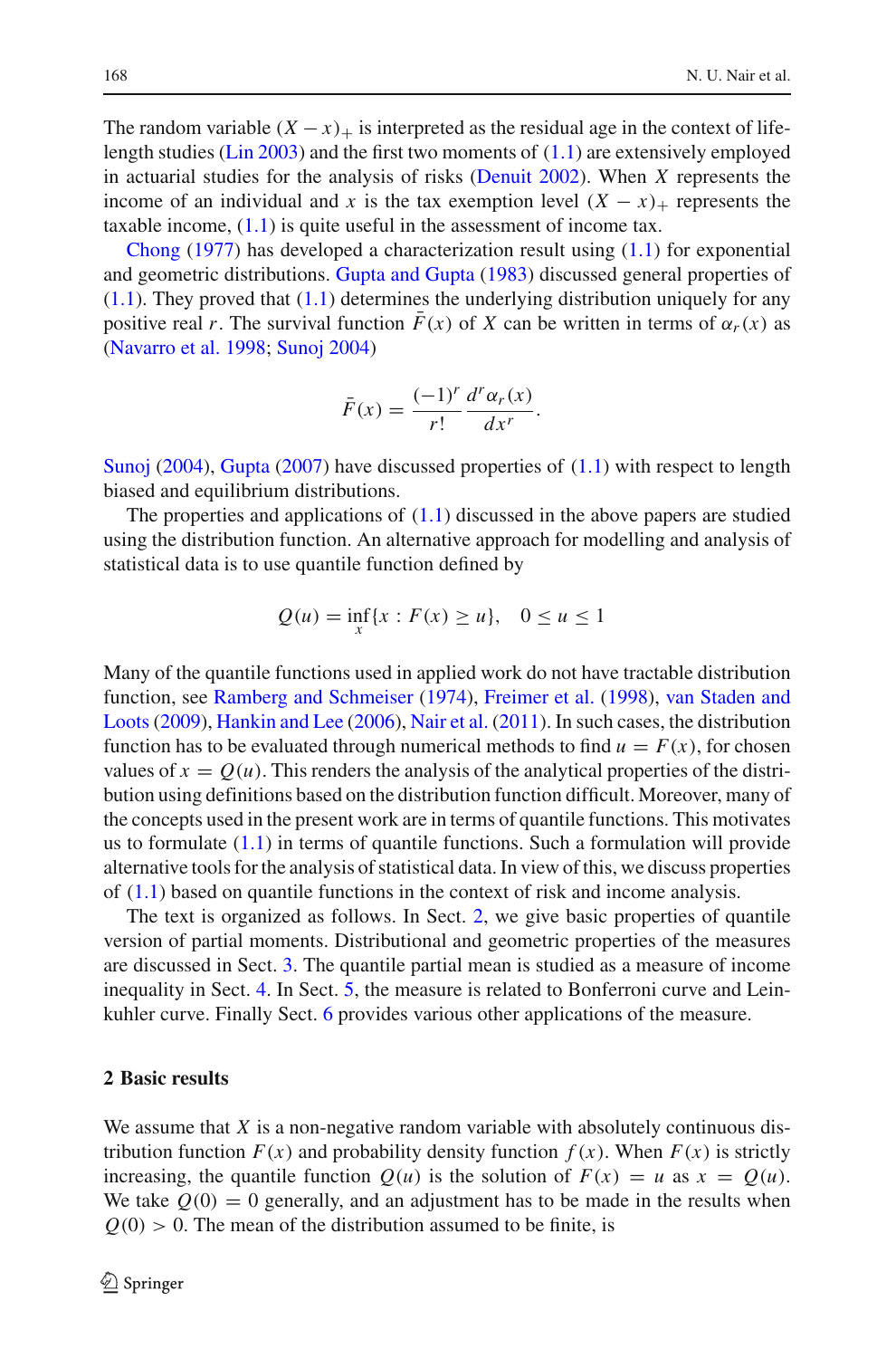$$
\mu = \int_{0}^{1} Q(p) dp \tag{2.1}
$$

which is same as  $\int_0^1 (1 - p)q(p)dp$ , where  $q(u) = \frac{dQ(u)}{du}$  is the quantile density function.

When  $F(x)$  is strictly increasing,  $f(x) > 0$  so that the quantile density function exists by virtue of the relations

$$
f(Q(u))q(u) = 1.
$$

Since the first two partial moments are generally in use, we confine the discussions to the cases  $r = 1$  and  $r = 2$  in [\(1.1\)](#page-0-0). Setting  $F(x) = u$  in (1.1)

$$
P_r(u) = \alpha_r(Q(u)) = \int_{u}^{1} (Q(p) - Q(u))^r dp.
$$
 (2.2)

When  $r = 1$ ,

$$
P_1(u) = \int_{u}^{1} (Q(p) - Q(u))dp
$$
  
= 
$$
\int_{u}^{1} (1 - p)q(p)dp.
$$
 (2.3)

<span id="page-2-0"></span>Also

$$
P_1(u) = \int_{u}^{1} Q(p)dp - (1 - u)Q(u)
$$
 (2.4)

As  $P_1(u)$  provide the expected loss in a stop-loss treaty with infinite cover as a function of priority, it is called the stop-loss transform in risk analysis. We also have

$$
P_2(u) = \alpha_2(Q(u)) = \int_u^1 (Q(p) - Q(u))^2 dp.
$$
 (2.5)

The variance of  $(x - X)$ + becomes

$$
V_{+}(u) = \int_{u}^{1} (Q(p) - Q(u))^{2} dp - P_{1}^{2}(u)
$$
\n(2.6)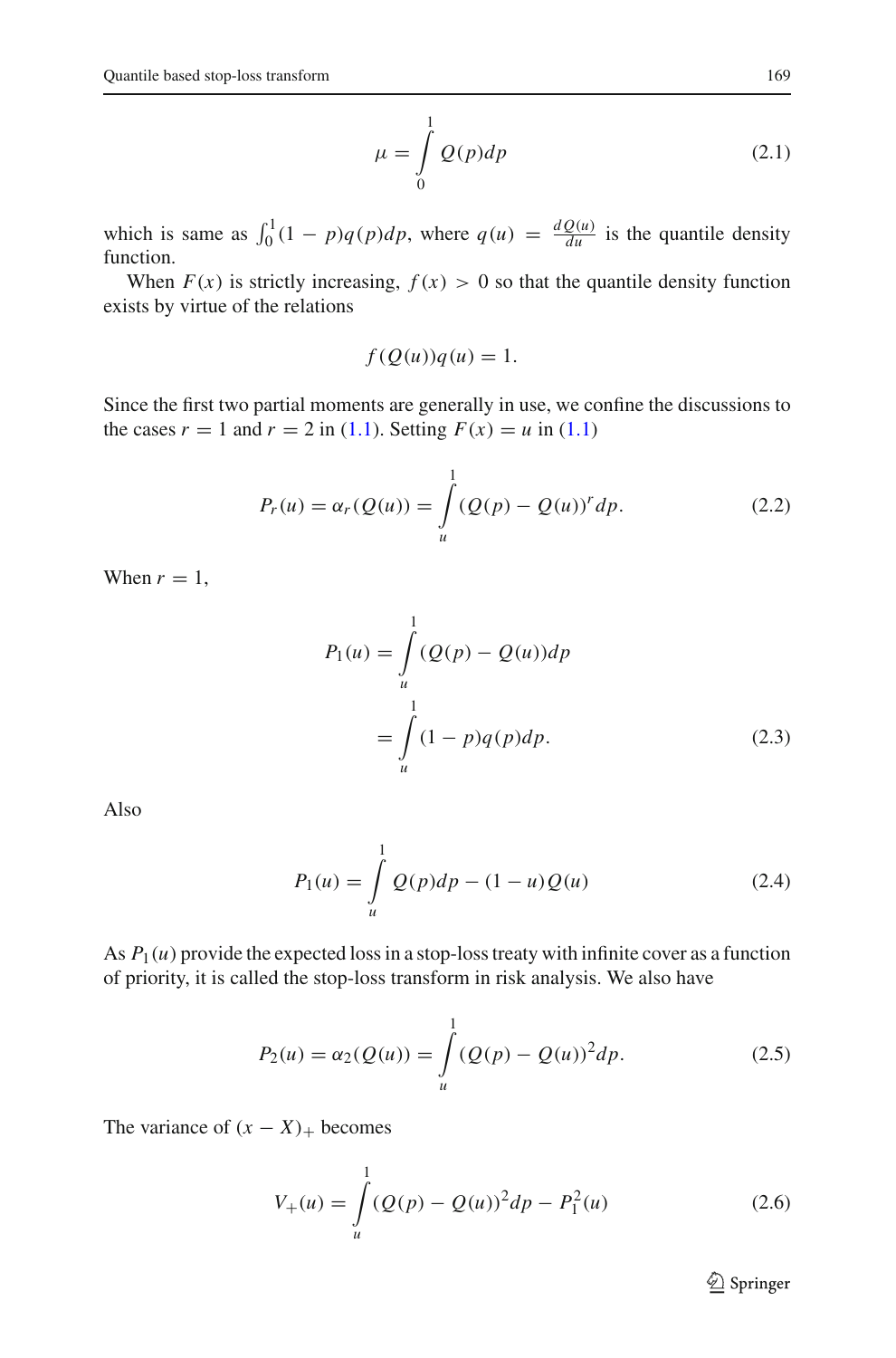<span id="page-3-0"></span>which on simplification gives

$$
V_{+}(u) = \int_{u}^{1} Q^{2}(p)dp - (Q(u) + P_{1}(u))^{2} + uQ^{2}(u).
$$
 (2.7)

<span id="page-3-1"></span>From [\(2.4\)](#page-2-0),

$$
P_1'(u) = -(1 - u)q(u).
$$
 (2.8)

<span id="page-3-2"></span>Differentiating  $(2.7)$  and simplifying with the help of  $(2.8)$ , we obtain

$$
V'_{+}(u) = \frac{2u P_1(u) P'_1(u)}{1 - u}.
$$
\n(2.9)

Thus  $P_1(u)$  determines  $V_+(u)$  as

$$
V_{+}(u) = -\int_{u}^{1} \frac{2p P_{1}(p) P_{1}'(p) dp}{1 - p}
$$
  
= 
$$
\frac{2}{1 - u} P_{1}^{2}(u) + \int_{u}^{1} \frac{P_{1}^{2}(p) dp}{(1 - p)^{2}}.
$$
 (2.10)

Conversely, from [\(2.9\)](#page-3-2), we get

$$
P_1^2(u) = -\int_u^1 \frac{(1-p)V'_+(p)}{p} dp
$$

showing that  $V_+(u)$  determines  $P_1(u)$  also. Expression of  $P_1(u)$  for various distributions that appear in the sequel are presented in Table [1.](#page-4-1)

**Theorem 2.1** *The expression*  $Q_1(u) = \mu - P_1(u)$  *is the quantile function of a distribution on*  $[0, \mu]$ *.* 

*Proof* Let  $Q_1(u) = \mu - P_1(u) = \int_0^u (1 - p)q(p) dp$ . Then  $Q_1(u)$  is continuous, strictly increasing with  $Q_1(0) = 0$  ans  $Q_1(1) = \mu$  and hence it is the quantile function of a random variable *Z* on  $[0, \mu]$ .

*Example 2.1* When *X* is exponential with parameters  $\lambda$ 

$$
P_1(u) = \frac{1-u}{\lambda}, \quad \text{where } \mu = \frac{1}{\lambda}.
$$

Thus  $Q_1(u)$  is the quantile function of the uniform distribution on  $[0, \frac{1}{\lambda}]$ .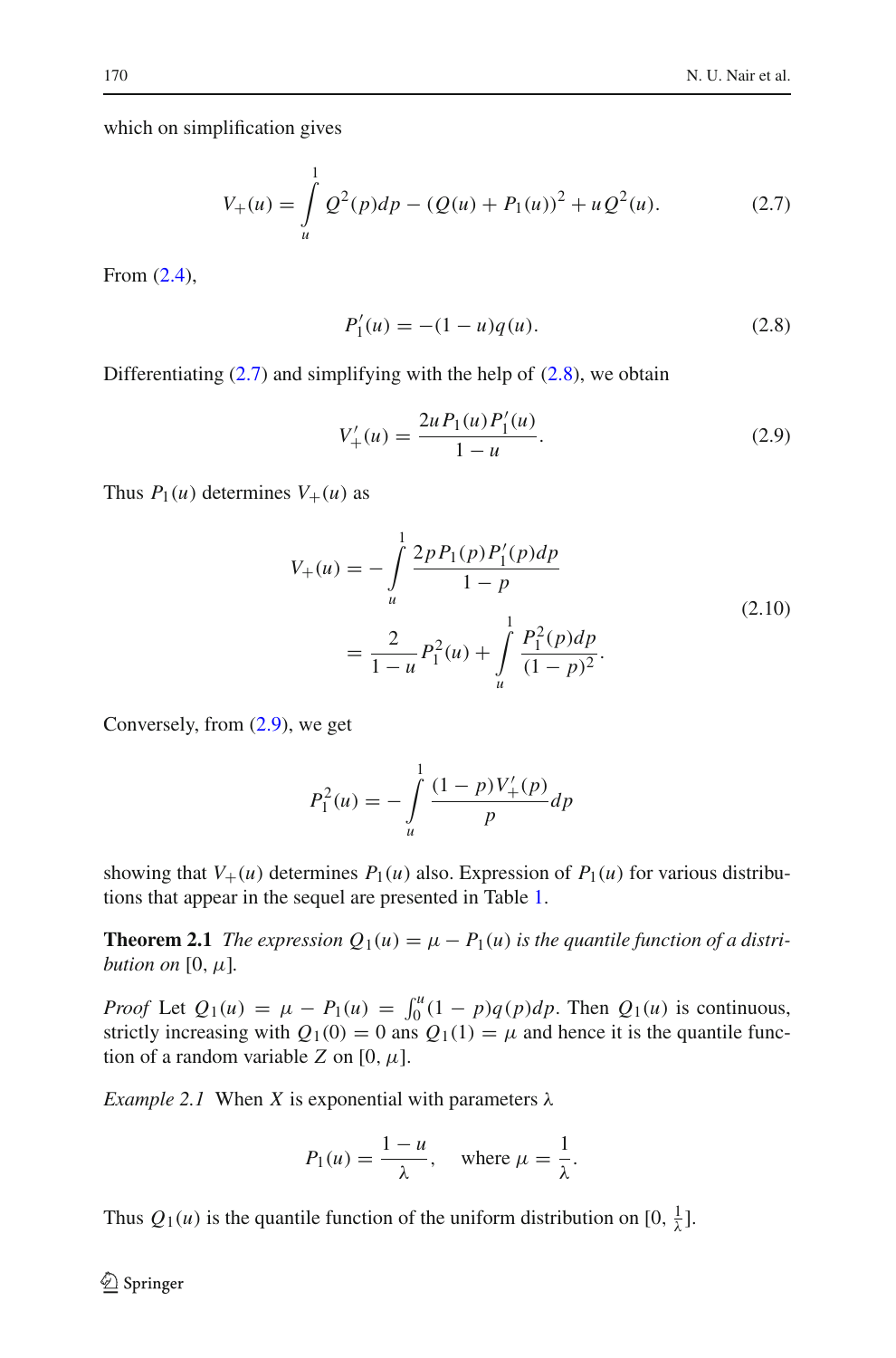<span id="page-4-1"></span>

| Distribution           | <b>Ouantile</b> function                                                                 | $P_1(u)$                                                                                                |
|------------------------|------------------------------------------------------------------------------------------|---------------------------------------------------------------------------------------------------------|
| Exponential            | $-\lambda^{-1} \log(1-u)$                                                                | $\lambda^{-1}(1-u)$                                                                                     |
| Generalized lambda     | $\lambda_1 + \lambda_2^{-1} (u^{\lambda_3} - (1 - u)^{\lambda_4})$                       | $\frac{1}{\lambda_2} \left  \frac{\lambda_4}{1 + \lambda_4} (1 - u)^{1 + \lambda_4} \right $            |
|                        |                                                                                          | $+\frac{1-u^{\lambda_3+1}}{1+\lambda_3}-(1-u)u^{\lambda_3}$                                             |
| generalized Pareto     | $\frac{b}{a}\left[ (1-u)^{-\frac{u}{a+1}} - 1 \right]$                                   | $b(1-u)^{\frac{1}{a+1}}$                                                                                |
| van Staden-Loots       | $\lambda_1 + \lambda_2 \left( \frac{1-\lambda_3}{\lambda_4} (u^{\lambda_4} - 1) \right)$ | $\lambda_2\left[\frac{1-\lambda_3}{\lambda_4}\left(\frac{1-u^{1+\lambda_4}}{1+\lambda_4}\right)\right]$ |
|                        | $-\frac{\lambda_3}{\lambda_4}((1-u)^{\lambda_4}-1)$                                      | $-(1-u)u^{\lambda_4}$ + $\frac{\lambda_3}{1+\lambda_4}(1-u)^{1+\lambda_4}$                              |
| Govindarajulu          | $\sigma\left[(\beta+1)u^{\beta} - \beta u^{\beta+1}\right]$                              | $\frac{\sigma}{\beta+2}$ 2 – $(\beta+1)(\beta+2)u^{\beta}$                                              |
|                        |                                                                                          | $+2\beta(\beta+2)u^{\beta+1}-\beta(\beta+1)u^{\beta+2}$                                                 |
| Half logistic          | $\sigma \log \frac{1+u}{1-u}$                                                            | $2\sigma \log \frac{2}{1+u}$                                                                            |
| Exponential geometric  | $rac{1}{\lambda} \log \left( \frac{1 - p u}{1 - u} \right)$                              | $\frac{1-p}{\lambda p} \log \left( \frac{1-pu}{1-p} \right)$                                            |
| Linear hazard quantile | $(a + b)^{-1} \log \left( \frac{a + bu}{a(1 + u)} \right)$                               | $\frac{1}{b} \log \left( \frac{a+b}{a+bu} \right)$                                                      |
| Power                  | $\alpha u^{\frac{1}{\beta}}$                                                             | $\alpha \left[1-u^{\frac{1}{\beta}}-(\beta+1)^{-1}\left(1-u^{1+\frac{1}{\beta}}\right)\right]$          |

**Table 1** Quantile stop-loss transforms of distributions

*Example 2.2* Suppose *X* has power distribution specified by

<span id="page-4-2"></span>
$$
Q(u) = \alpha u^{\frac{1}{\beta}}
$$

on [0,  $\alpha$ ]. Then  $\mu = \frac{\alpha \beta}{\beta + 1}$ ,

$$
P_1(u) = \frac{\alpha}{1+\beta} \left[ \beta - (1+\beta)u^{\frac{1}{\beta}} + u^{\frac{1}{\beta}+1} \right]
$$
  
and 
$$
Q_1(u) = \frac{\alpha\beta}{1+\beta} \left[ \left( 1 + \frac{1}{\beta} \right) u^{\frac{1}{\beta}} - \frac{1}{\beta} u^{\frac{1}{\beta}+1} \right]
$$
(2.11)

However, [\(2.11\)](#page-4-2) is the quantile function of the Govindarajulu distribution with parameters  $(\mu, \frac{1}{\beta})$  and support [0,  $\mu$ ]. Note that in the first example  $Q_1(\mu)$  has a tractable distribution function, while in the second it is not the case.

#### <span id="page-4-0"></span>**3 Properties**

The stop-loss transform  $P_1(u)$  can be used to describe the basic properties of the distribution like measure of location, dispersion, skewness and kurtosis. This is achieved by evaluating the first four *L*-moments of the distribution in terms of  $P_1(u)$ . The first four *L*-moments of *X* given in [Hosking](#page-15-9) [\(1996](#page-15-9)) are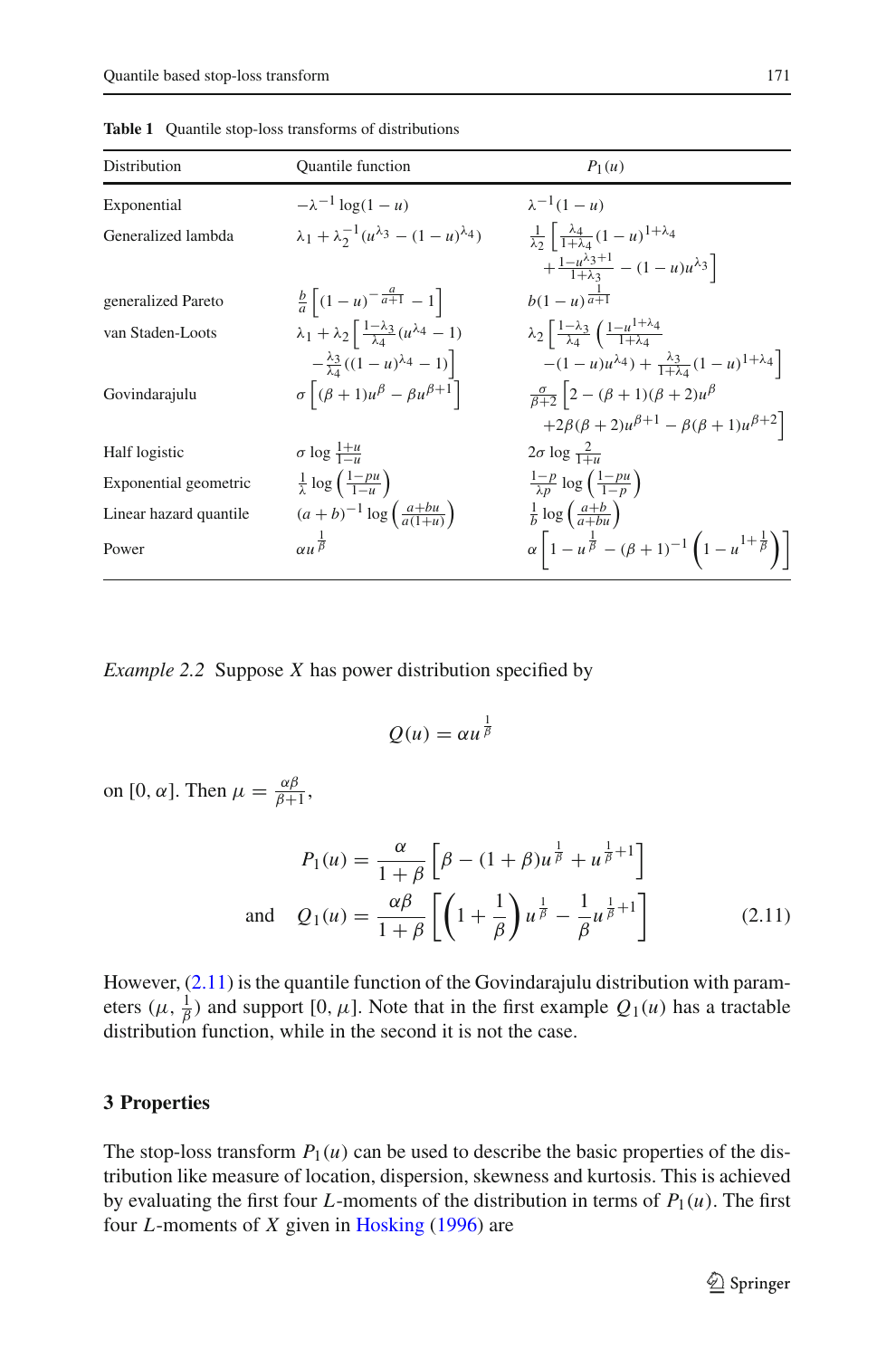$$
L_1 = \int_0^1 Q(u) du = \mu = P_1(0)
$$
  
\n
$$
L_2 = \int_0^1 (2u - 1) Q(u) du = \int_0^1 P_1(u) du
$$
  
\n
$$
L_3 = \int_0^1 (6u^2 - 6u + 1) Q(u) du = \int_0^1 (4u - 1) P_1(u) du
$$

and

$$
L_4 = \int_0^1 \left(20u^3 - 30u^2 + 12u - 1\right) Q(u) du
$$
  
= 
$$
\int_0^1 \left(1 - 10u + 15u^2\right) P_1(u) du
$$

Note that the above formulae for  $L_2$ ,  $L_3$  and  $L_4$  are obtained in terms of  $P_1(u)$  after integrating by parts the first expressions in each case then and substituting the identity  $(2.8)$ . Of these  $L_2$  is twice the mean difference

$$
\Delta = 2 \int_{0}^{\infty} F(x)(1 - F(x))dx.
$$

Thus *L*<sup>2</sup> is a measure of spread. The *L*-skewness and *L*-kurtosis are respectively given by

$$
\tau_3 = \frac{L_3}{L_2}
$$
 and  $\tau_4 = \frac{L_4}{L_2}$ .

When  $P_1(u)$  is known, the above relationships help in computing the distributional characteristics without using the quantile function or the distribution function.

In order to study the geometrical properties as well as for comparison purposes it is convenient to consider the scaled version of the stop-loss transform defined by

$$
S(u) = \frac{P_1(u)}{\mu}.
$$
 (3.1)

<span id="page-5-0"></span>From  $(2.8)$ , the derivative of  $(3.1)$  becomes

$$
S'(u) = -\frac{(1-u)q(u)}{\mu}
$$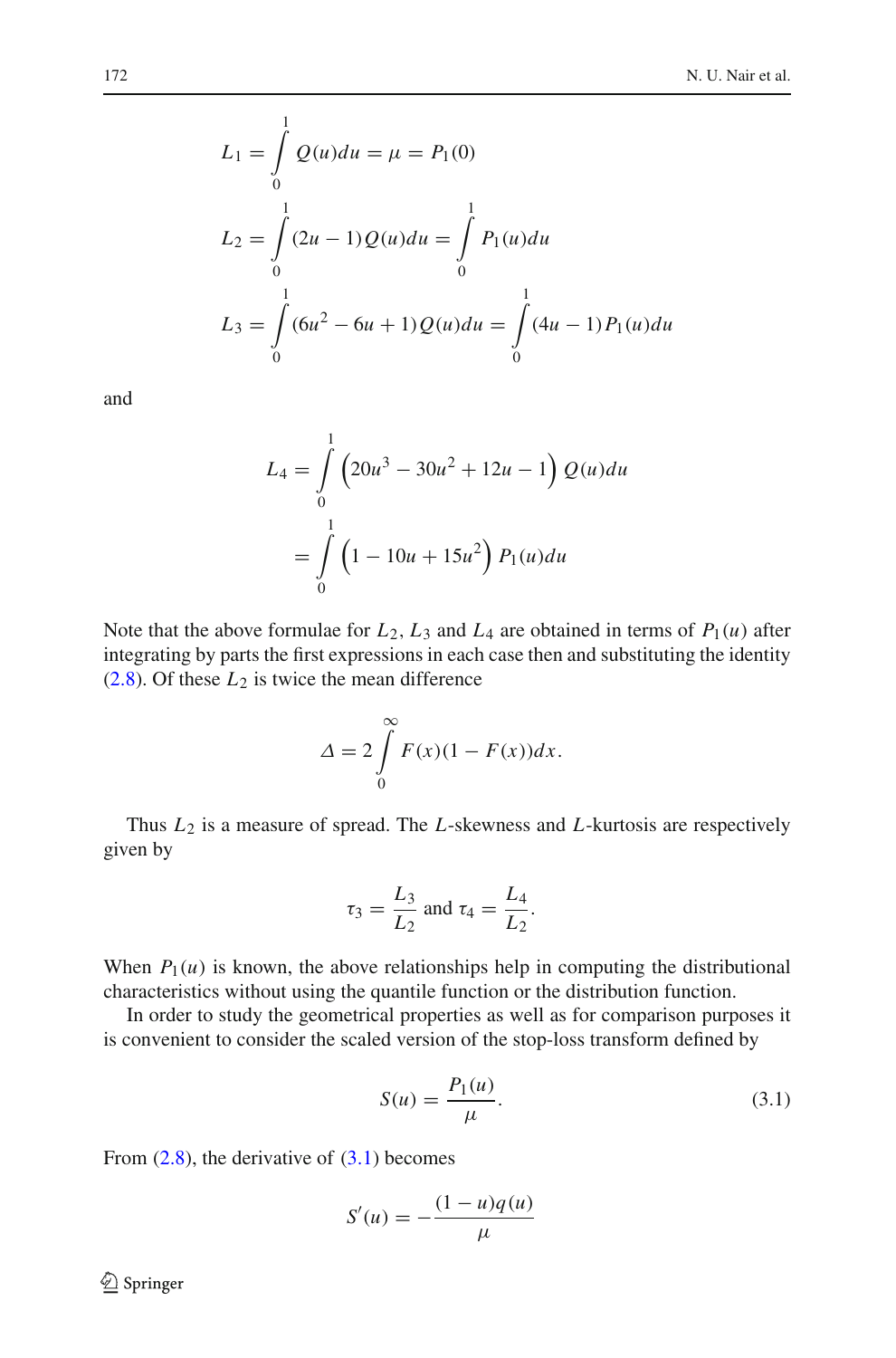showing that  $S(u)$  is decreasing. Since  $P_1(0) = \mu$  and  $P_1(1) = 0$ , we see that  $S(0) = 1$ and  $S(1) = 0$ . Hence the curve  $S(u)$  lies in the unit square. In the exponential case  $S(u) = 1 - u$  is the diagonal of the unit square joining the points (0, 1) and (1, 0). The curve can be concave or convex or partly concave and partly convex. For example when *X* is rescaled beta

$$
S(u) = (1 - u)^{\frac{1}{\alpha} + 1}
$$

is convex. On the otherhand, the Pareto distribution has

$$
S(u) = (1 - u)^{-\frac{1}{c} + d}
$$

which is concave. The Govindarajulu distribution given in Table [1](#page-4-1) with parameters σ and β (σ, β > 0) has mean  $\mu = 2\sigma(\beta + 2)^{-1}$  and hence

$$
S(u) = \frac{\mu}{2} \left[ 2 - (\beta + 1)(\beta + 2)u^{\beta} + 2\beta(\beta + 2)u^{\beta+1} - \beta(\beta + 1)u^{\beta+2} \right].
$$

Then

$$
S''(u) = \frac{\mu \beta (\beta + 1)^2 (\beta + 2)}{2} (1 - u) \left( u - \frac{\beta - 1}{\beta + 1} \right) u^{\beta - 2}.
$$

It is easy to see that  $S(u)$  is convex for  $0 < \beta < 1$ .

For  $\beta > 1$ ,  $S'(u)$  attains a minimum at  $u = \frac{\beta - 1}{\beta + 1}$  so that  $S(u)$  is concave in  $(0, \frac{\beta - 1}{\beta + 1})$ and convex in  $(\frac{\beta-1}{\beta+1}, 1)$ .

*Remark 3.1* The above result is in contrast with the behaviour of  $\alpha_1(x)$ . In fact from

$$
\alpha_1(x) = \int\limits_0^x \bar{F}(t)dt
$$

we get

$$
\alpha_1''(x) = f(x) > 0
$$

indicating that  $\alpha_1(x)$  is both decreasing and convex.

### <span id="page-6-0"></span>**4 Measures of income inequality**

In the context of income analysis  $\alpha_1(x)(P_1(u))$  has an interpretation. Although poverty is studied mostly with aid of income distributions there is equal interest in knowing the level of affluence in a population. For instance, [Sen](#page-15-10) [\(1988\)](#page-15-10), [Belzunce et al.](#page-14-3) [\(1998\)](#page-14-3) have developed the methodology to analyze the the inequality incomes among the rich individuals and proposed indices for their measurement. When *X* represents the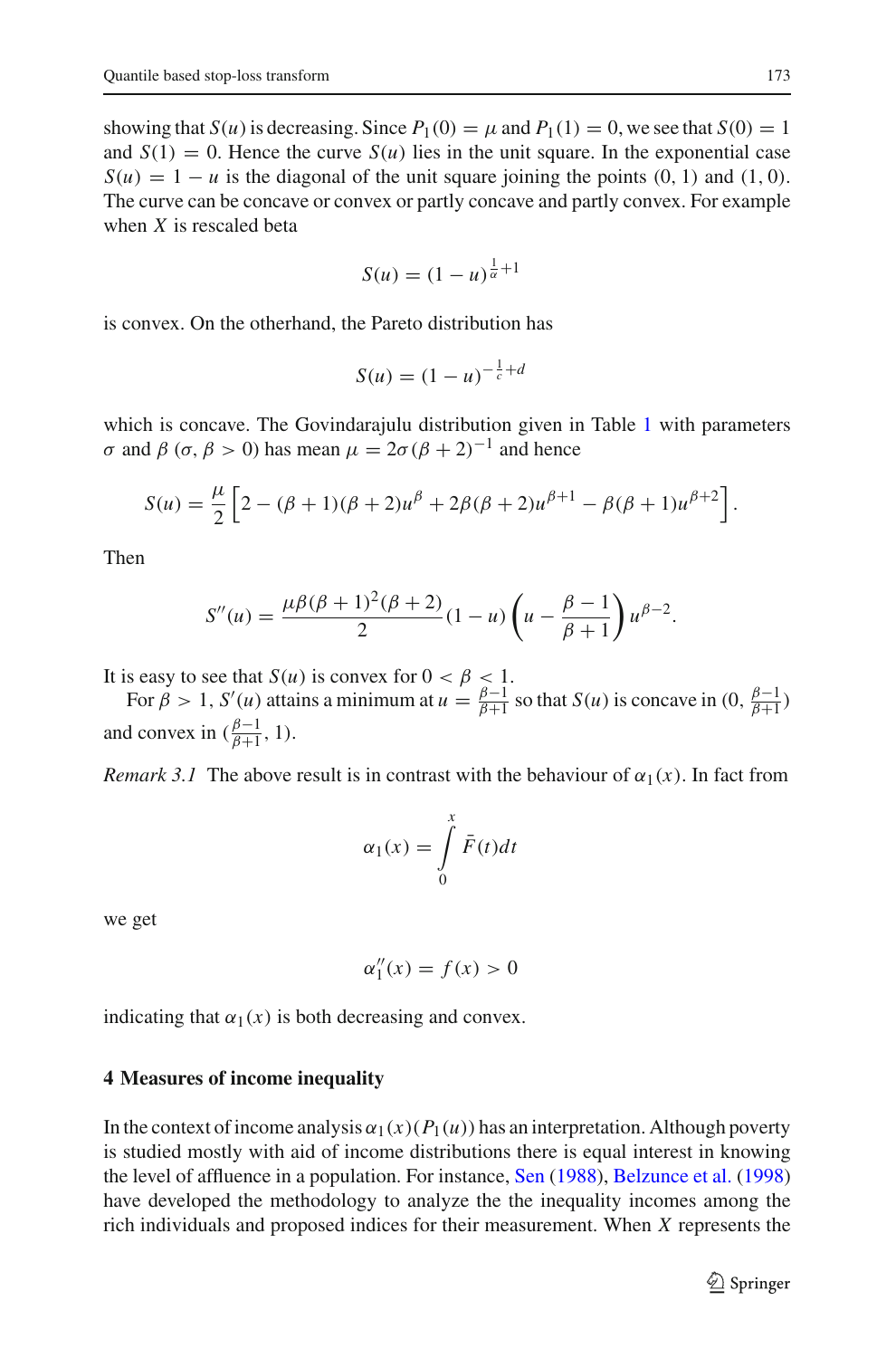income of an individual and *x*, the level of income above which the individual is considered affluent.,  $\alpha_1(x)(P_1(u))$  represents the average residual income beyond the affluence level (beyond the 100  $(1 - u)$ % of the distribution of *X*.).

One popular measure of income inequality is Gini index given by

$$
G = \frac{2\Delta}{\mu}.
$$
  
= 
$$
\frac{4}{\mu} \int_{0}^{\infty} F(x)(1 - F(x))dx
$$
 (4.1)

From the definition of second *L*-moment, we can write *G* as

$$
G = \frac{L_2}{\mu}.\tag{4.2}
$$

Since first *L*-moment being the mean, *G* is the *L*-coefficient of variation.

The area under the  $S(u)$  curve is given by

<span id="page-7-0"></span>
$$
\int_{0}^{1} S(p)dp = \frac{1}{\mu} \int_{0}^{1} \int_{u}^{1} (1-p)q(p)dp
$$

$$
= \frac{1}{\mu} \int_{0}^{1} u(1-u)q(u)du
$$

$$
= \frac{L_{2}}{\mu} = G.
$$
(4.3)

The above formula provides an alternative expression to evaluate the Gini index and to represent it as the area of the  $S(u)$  curve especially in terms of quantile functions. As examples [Tarsitano](#page-15-11) [\(2004\)](#page-15-11), [Haritha et al.](#page-15-12) [\(2008](#page-15-12)) proposed respectively the generalized lambda and the generalized Tukey lambda distributions as flexible and adaptive models of income. In the latter case,

$$
S(u) = \frac{(1-u)\lambda_2}{\mu} \left[ \frac{(1-u)^{\lambda_4}}{1+\lambda_4} + \frac{1-u^{\lambda_3+1}}{\lambda_3(1-\lambda_3)(1-u)} - \frac{\lambda^{\lambda_3}}{\lambda_3} \right].
$$

Employing [\(4.3\)](#page-7-0), the Gini index is

$$
G = (\mu \lambda_2)^{-1} \left[ \frac{1}{(\lambda_2 + 1)(\lambda_2 + 2)} + \frac{1}{(\lambda_2 + 1)\lambda_4} \right]
$$

where

$$
\mu = \lambda_1 + \frac{1}{\lambda_2} \left( \frac{1}{\lambda_4 + 1} - \frac{1}{\lambda_3 + 1} \right).
$$

 $\bigcircled{2}$  Springer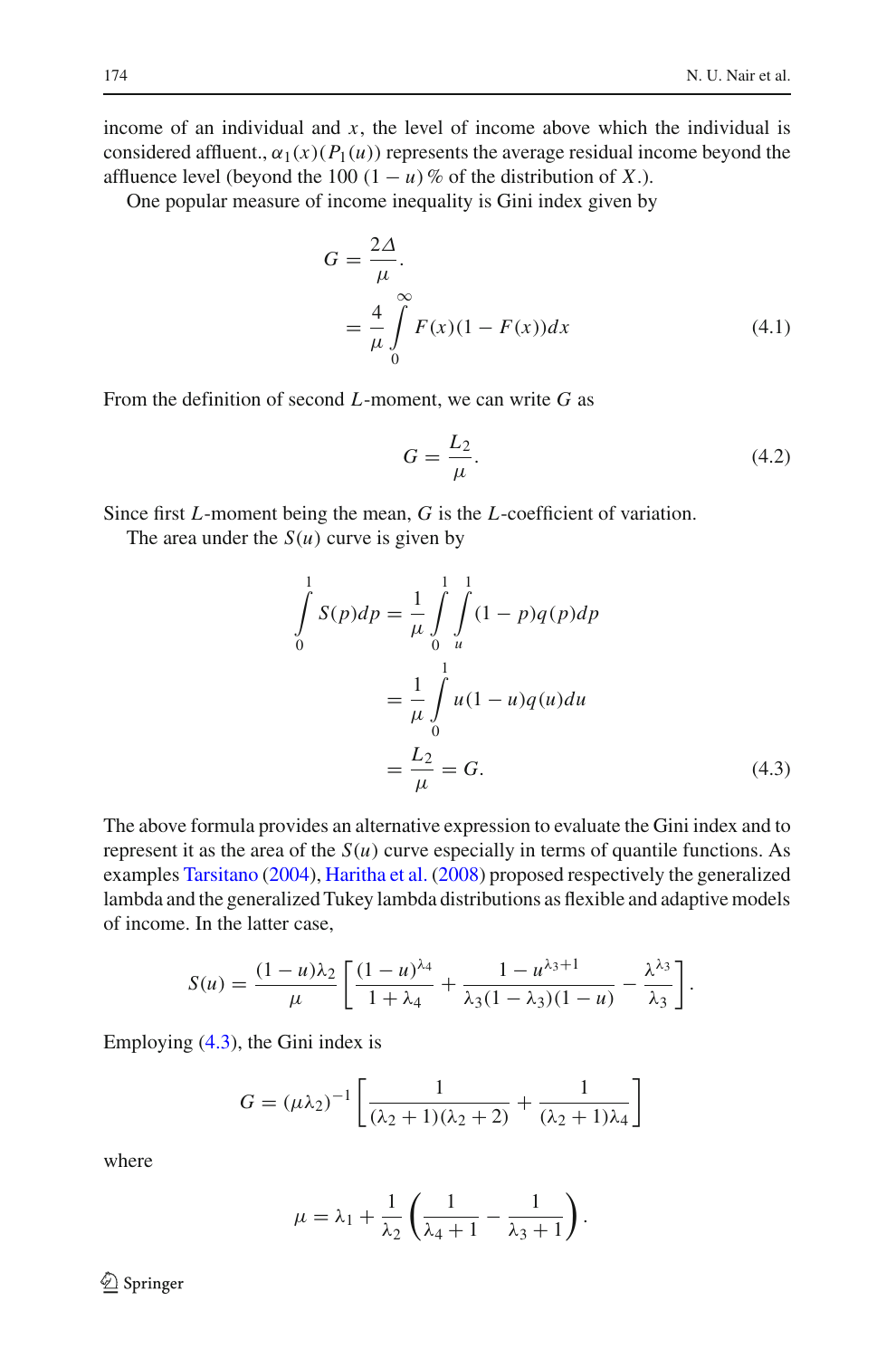A second popular measure of income inequality is the Pietra index given by

$$
T = \frac{E|X - \mu|}{2\mu}
$$

<span id="page-8-0"></span>which is

$$
T = \mu^{-1} \int_{0}^{F(\mu)} (\mu - Q(p)) dp.
$$
 (4.4)

We deduce from  $(2.4)$  that

$$
P_1(u) = \mu - \int_{0}^{u} Q(p) dp - (1 - u) Q(u)
$$

<span id="page-8-1"></span>and

$$
\frac{1}{\mu} \int_{0}^{u} Q(p) dp = 1 - S(u) - \frac{(1 - u)}{\mu} Q(u)
$$
\n(4.5)

<span id="page-8-2"></span>From [\(4.4\)](#page-8-0)

$$
T = F(\mu) - \frac{1}{\mu} \int_{0}^{F(\mu)} Q(p) dp.
$$
 (4.6)

From  $(4.5)$  and  $(4.6)$ , we have

$$
T = F(\mu) + S(F(\mu)) - 1 + 1 - F(\mu) = S(F(\mu)).
$$

Notice that the mean deviation about the mean can also be written in terms of  $P_1(u)$ as

$$
E(|X - \mu|) = 2P_1(F(\mu)).
$$
\n(4.7)

<span id="page-8-3"></span>Another well known measure of income inequality is the Lorenz curve given by

$$
L(u) = \frac{1}{\mu} \int_{0}^{u} Q(p) dp
$$
\n(4.8)

which is predominantly used to study economic variables like income, wealth, land holdings etc. The curve  $L(u)$  is increasing and convex with  $L(0) = 0, L(1) = 1$  and

 $\mathcal{D}$  Springer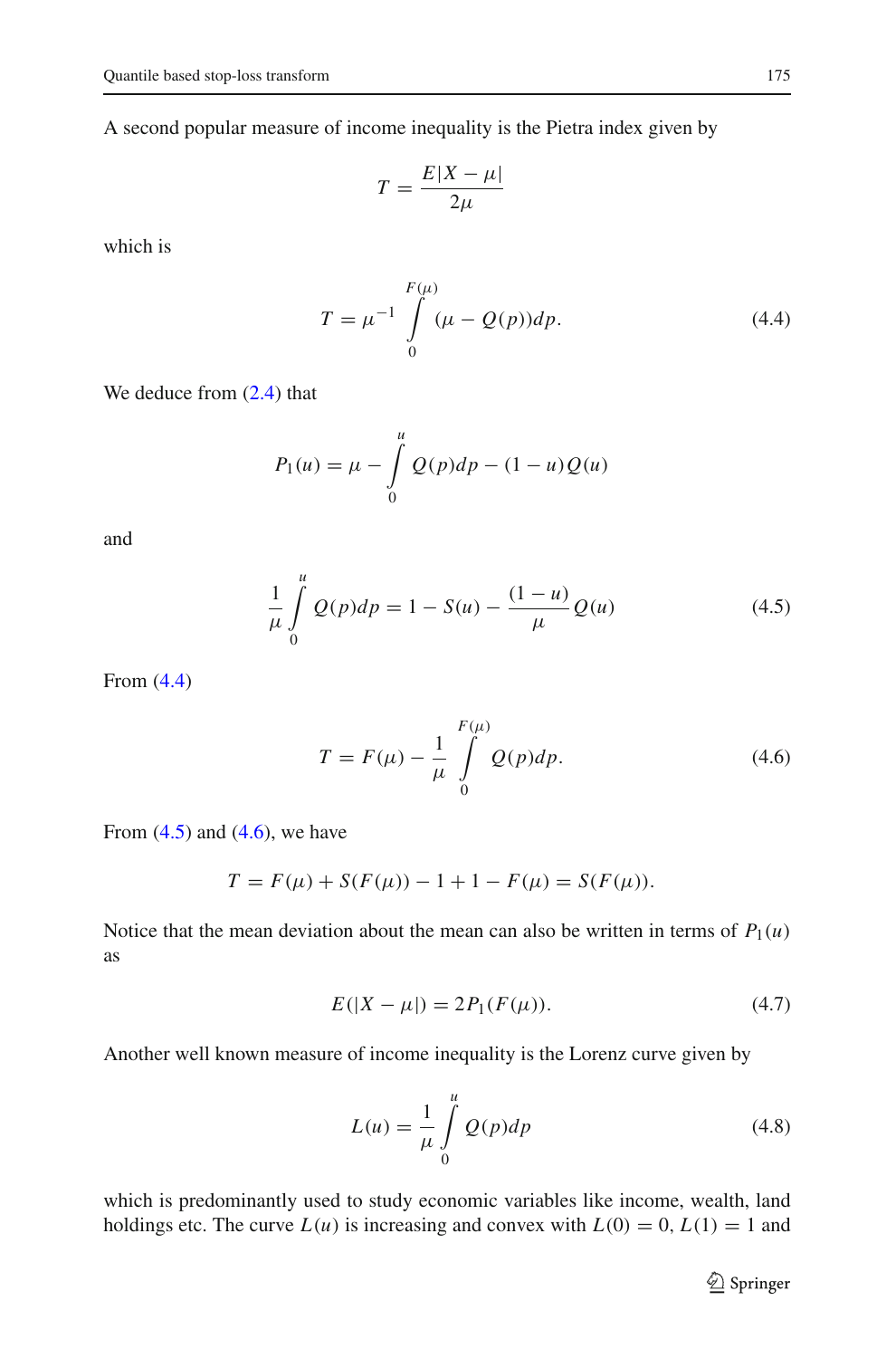$L(u) \leq u$ . The Gini index G is the area between the line of equality  $L(u) = u$  and  $L(u)$ , while the Pietra index is the maximum vertical deviation between  $L(u)$  and  $L(u) = u$ . Since  $\mu L'(u) = Q(u)$ , Eq. [\(4.5\)](#page-8-1) gives relationship between  $L(u)$  and  $S(u)$ as

$$
S(u) = 1 - L(u) - (1 - u)L'(u). \tag{4.9}
$$

<span id="page-9-0"></span>Taking [\(4.9\)](#page-9-0) as a linear differential equation

$$
L'(u) + \frac{L(u)}{1-u} = \frac{1-S(u)}{1-u},
$$

<span id="page-9-1"></span>we have

$$
L(u) = (1 - u) \int_{0}^{u} \frac{1 - S(p)}{(1 - p)^2} dp.
$$
 (4.10)

The Eqs. [\(4.9\)](#page-9-0) and [\(4.10\)](#page-9-1) reveal that  $L(u)$  and  $S(u)$  determine each other uniquely.

Even though [\(4.10\)](#page-9-1) is a general identity connecting  $L(u)$  and  $S(u)$ , we can have simple relationships between the two that characterize distributions. This is illustrated in the following theorem.

<span id="page-9-2"></span>**Theorem 4.1** *The relationship*

$$
L(u) = A + Bu + CS(u)
$$
\n
$$
(4.11)
$$

*holds for all u, if and only if X is distributed with*

$$
Q(u) = \mu B + \mu \frac{(C + A - BC)}{C} (1 - u)^{\frac{1}{C}}, \quad 0 \le u \le 1
$$
 (4.12)

*provided that*  $BC - A - C > 0$ *.* 

<span id="page-9-3"></span>*Proof* Assume that [\(4.11\)](#page-9-2) holds. Then

$$
L'(u) + \frac{L(u)}{1 - u} = \frac{1}{1 - u} - \frac{L(u) - A - Bu}{C(1 - u)}
$$
(4.13)

or

$$
L'(u) + \frac{C+1}{C(1-u)}L(u) = \frac{C+A+Bu}{C}
$$

Writing  $(4.13)$  as

$$
\frac{d}{du}(1-u)^{-\frac{C+1}{C}}L(u) = \frac{C+A+Bu}{C}(1-u)^{-\frac{C+1}{C}-1}
$$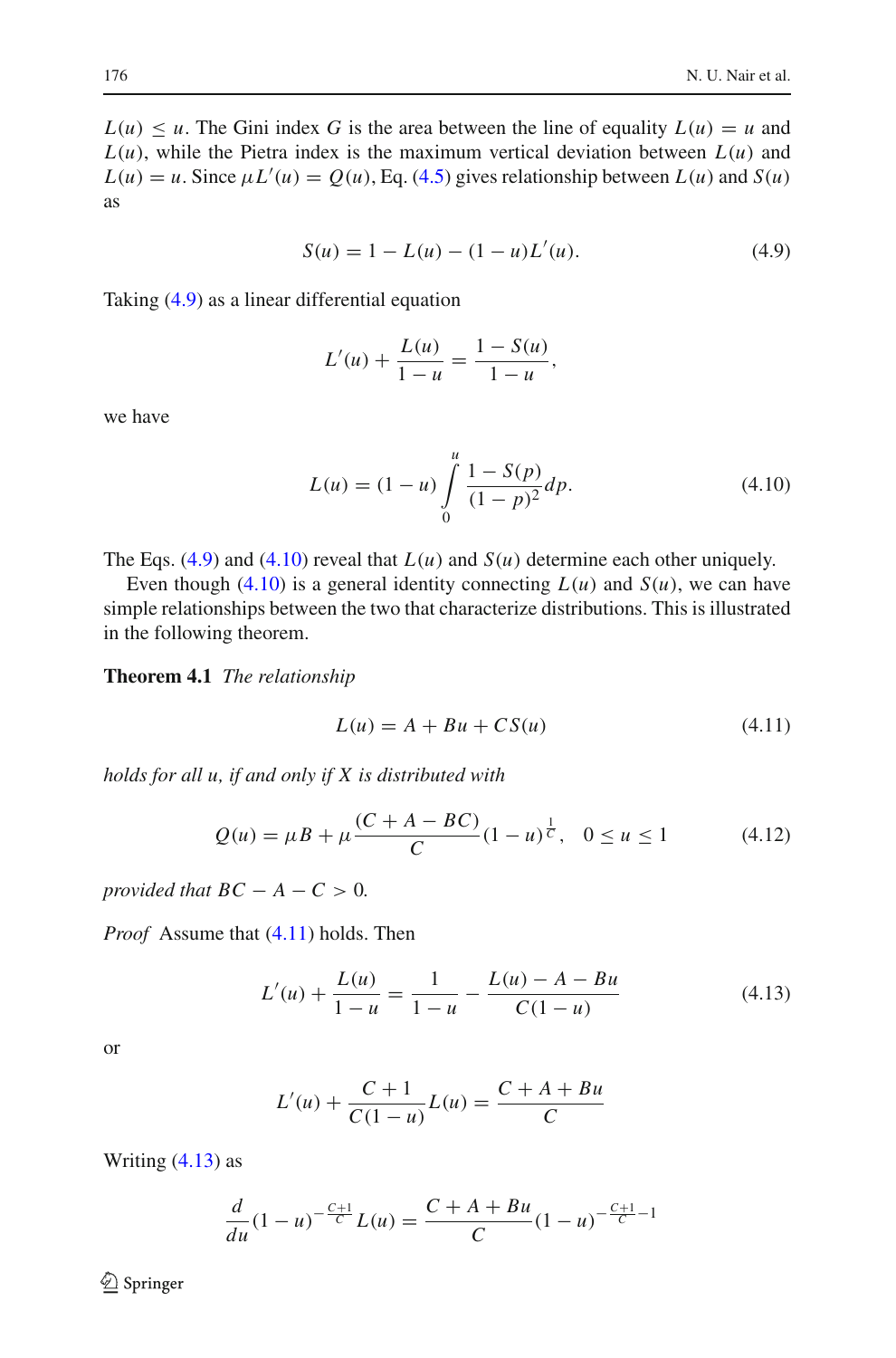and integrating over  $(0, u)$ , we get

$$
L(u) = \frac{C + A - BC}{C + 1} + Bu + \frac{BC - C - A}{C + 1} (1 - u)^{\frac{C + 1}{C}}.
$$

Since  $Q(u) = \mu L'(u)$ , we have

$$
Q(u) = \mu B + \frac{(C + A - BC)}{C} \mu (1 - u)^{\frac{1}{C}}.
$$
 (4.14)

As  $Q(u)$  has to be an increasing function

$$
BC-A-C>0.
$$

The converse is obtained by direct calculation of  $L(u)$  and  $S(u)$  from [\(4.8\)](#page-8-3) and [\(4.9\)](#page-9-0). *Remark 4.1* Setting  $B = 0$ , we have

$$
L(u) = A + CS(u)
$$

and

$$
Q(u) = \frac{(C+A)\mu}{C}(1-u)^{\frac{1}{C}}
$$
  
=  $\sigma(1-u)^{-\alpha}$ ,  $C = -\frac{1}{\alpha}$ ,  $\frac{(C+A)\mu}{C} = \sigma$ 

the quantile function of the Pareto I distribution which is basic in income analysis, where  $\frac{C+A}{C} > 0$ .

*Remark 4.2* When  $A + C = 0$ , the left endpoint of the support is zero. In this case, setting  $B = -\frac{1}{a}$  and  $C = -\frac{a+1}{a}$ , satisfying  $B > 1$ 

$$
Q(u) = \frac{\mu}{a} \left[ (1 - u)^{-\frac{C}{C+1}} - 1 \right]
$$

the quantile function of the generalized Pareto model with parameters  $(a, \mu)$ . When −1 < *a* < 0 we have rescaled beta and Pareto II for *a* > 0. The exponential distribution is not a special case of  $(4.11)$ , but has to be worked out separately as

$$
L(u) = u + (1 - u) \log(1 - u).
$$

#### <span id="page-10-0"></span>**5 Relationship to other curves**

<span id="page-10-1"></span>Another concept used to assess income inequality is the Bonferroni curve. It is defined in the orthogonal plane  $(F(x), B_1(x))$  where

$$
B_1(x) = \frac{\int_0^x t f(t) dt}{\mu F(x)}
$$
(5.1)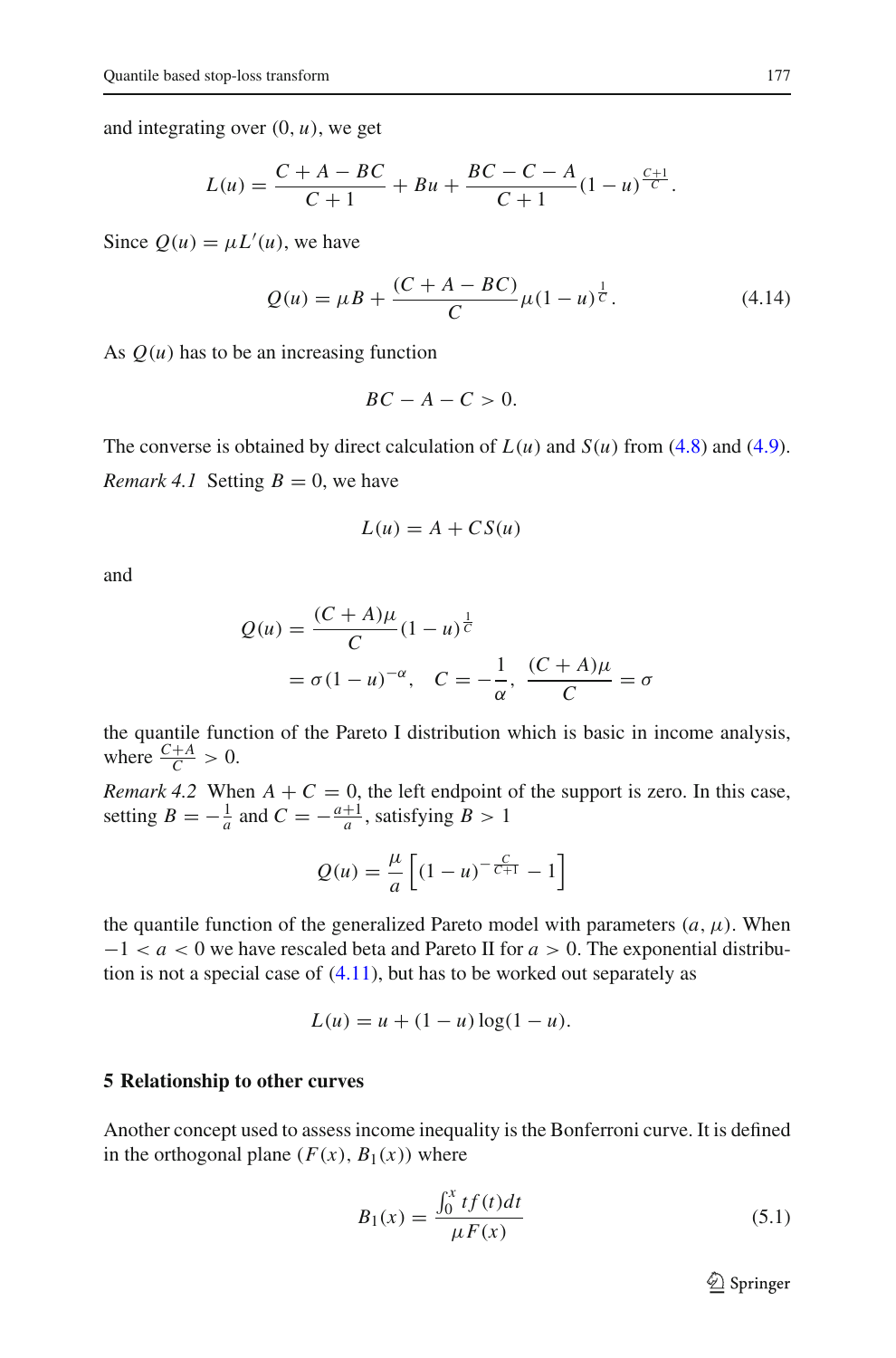The [curve](#page-15-14) [lies](#page-15-14) [with](#page-15-14) [in](#page-15-14) [the](#page-15-14) [unit](#page-15-14) [square.](#page-15-14) [We](#page-15-14) [refer](#page-15-14) [to](#page-15-14) [Giorgi and Crescenzi](#page-15-13) [\(2001\)](#page-15-13), Pundir et al. [\(2005\)](#page-15-14) for a detailed study of  $B_1(x)$ . In terms of quantiles [\(5.1\)](#page-10-1) become

$$
B(u) = B_1(Q(u)) = \frac{\int_0^u Q(p) dp}{\mu u}.
$$
 (5.2)

Bonferroni curve is strictly increasing, but need not be concave or convex. If *u* is the proportion of units whose income does not exceed  $x$ , then  $B(u)$  is the ratio between the average income of this group and the population mean. A main difference between  $L(u)$  and  $B(u)$  is that while the former represent fractions of total income, latter indicate relative income level. Since

$$
B(u) = u^{-1}L(u).
$$
 (5.3)

<span id="page-11-0"></span> $B(u)$  always be below  $L(u)$ . Also  $B(u)$  determines the distribution of *X* uniquely through (upto a scale factor)

$$
Q(u) = \mu(B(u) + u^2(u)).
$$

From [\(2.4\)](#page-2-0),

$$
P_1(u) = \mu - \int_0^u Q(p)dp - (1 - u)Q(u)
$$
  
=  $\mu[1 - \beta(u) - u(1 - u)B'(u)].$ 

By virtue of [\(5.3\)](#page-11-0), Eq. [\(4.10\)](#page-9-1) provides an inversion formula

$$
B(u) = \frac{1-u}{u} \int_{0}^{u} \frac{1-S(p)}{(1-p)^2} dp.
$$
 (5.4)

Characterizations by relationship between  $S(u)$  and  $B(u)$  are easily derived from those between  $S(u)$  and  $L(u)$ . Hence no separate treatment of such problems is attempted here.

Our next object of comparison is the Leinkuhler curve which is closely related to he other curves described above. It is defined as

$$
K(u) = \frac{1}{\mu} \int_{1-u}^{1} Q(p) dp = \frac{1}{\mu} \left[ \int_{0}^{1} Q(p) dp - \int_{0}^{1-u} Q(p) dp \right]
$$
  
=  $1 - \frac{1}{\mu} \int_{0}^{1-u} Q(p) dp$  (5.5)

 $\bigcircled{2}$  Springer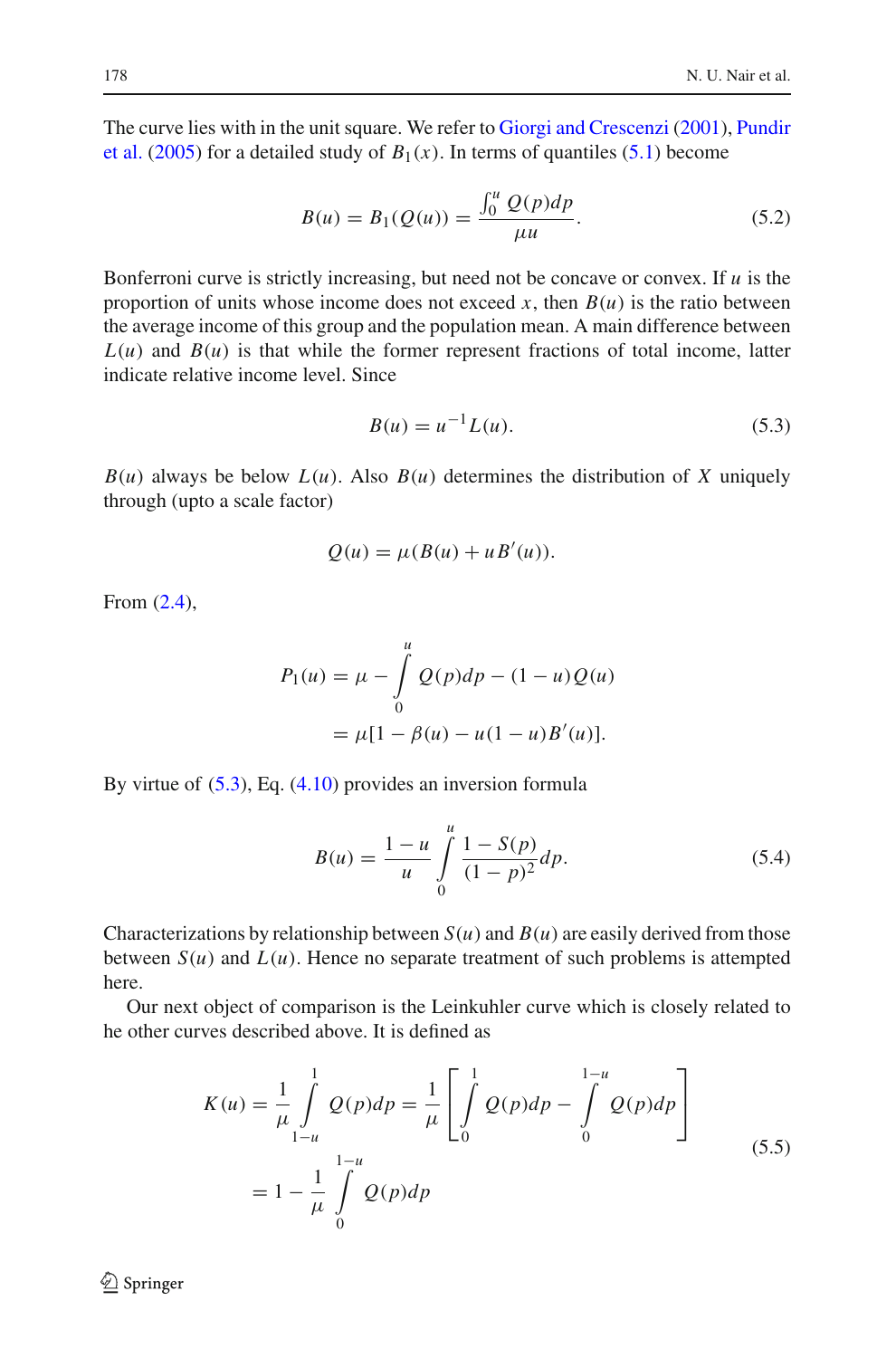A general definition of the curve is given in [Sarabia](#page-15-15) [\(2008](#page-15-15)) and methods of generating it is discussed in [Sarabia et al.](#page-15-16) [\(2010](#page-15-16)). The curve is mainly used in studying concentration of bibliometric distribution in information sciences. It also find applications in economics as the plot of cumulative proportion of productivity against cumulative proportion of sources. The following relationships between the various curves are evident,

$$
K(u) = 1 - L(1 - u)
$$
  
\n
$$
K(u) = 1 - (1 - u)B(1 - u)
$$
  
\n
$$
\lim_{h \to 0} K(u) = 1 - u \int_{0}^{1} \frac{1 - S(p)}{(1 - p)^2} dp.
$$

Differentiating the last equation, we have

$$
S(u) = K(1 - u) - (1 - u)K'(1 - u).
$$

The  $K(u)$  curve is continuous, concave and increasing with  $K(0) = 0$  and  $K(1) = 1$ . It determines the distribution through

$$
Q(u) = \mu K'(1 - u) \tag{5.6}
$$

<span id="page-12-0"></span>An interesting result originating from [\(5.6\)](#page-12-0) is that  $[\mu K^1(u)]^{-1}$  is the quantile function of  $\frac{1}{X}$ . This follows from the fact that

$$
\frac{1}{Q(1-u)} = \frac{1}{\mu K'(u)}.
$$

The area under the Leinkuhler curve becomes

$$
K = \int_{0}^{1} K(p)dp = 1 - \frac{1}{\mu} \int_{0}^{1} \int_{0}^{1-u} Q(p)dp
$$
  
=  $1 - \frac{1}{\mu} \int_{0}^{1} (1-u)Q(u)du$   
=  $1 - \frac{1}{2\mu} \int_{0}^{1} (2u - 1)Q(u)du - \frac{1}{2}$   
=  $\frac{1}{2}(1+G).$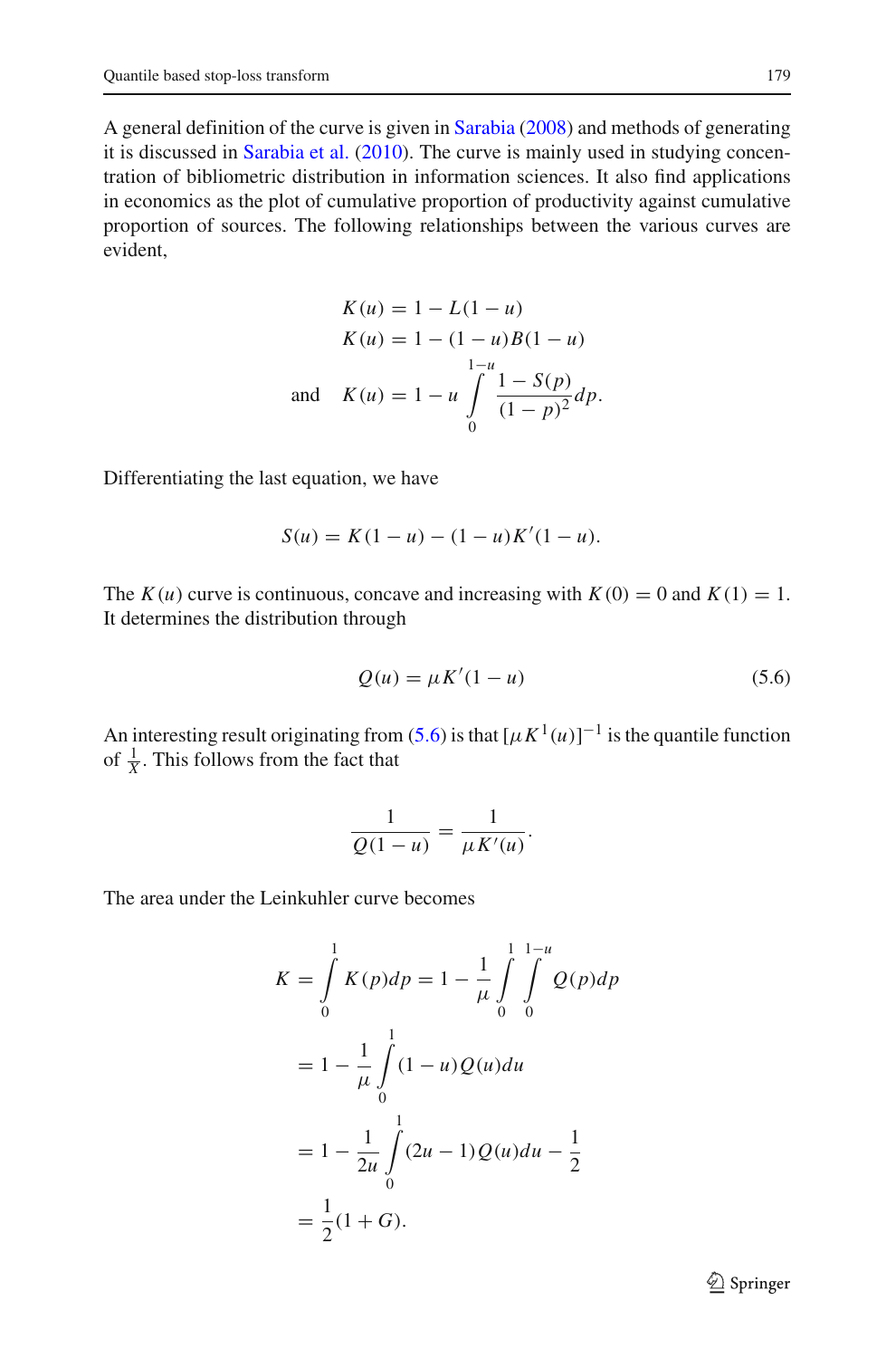Thus the Gini index is  $G = 2K - 1$ . The area K is same as that above the Lorenz curve. The Bonferroni index is defined us

$$
B = 1 - \int_{0}^{1} B(u) du
$$

which is shown in [Pundir et al.](#page-15-14) [\(2005](#page-15-14)) to have upper bound  $\frac{1+G}{2}$ . This gives  $B \leq K$ .

Finally we have the total time on test transform defined in terms of quantile function as [Nair et al.](#page-15-17) [\(2008\)](#page-15-17)

$$
T(u) = \int_{0}^{u} (1 - p)q(p)dp.
$$

<span id="page-13-1"></span>**Obviously** 

$$
S(u) = \mu - T(u) \tag{5.7}
$$

The relationship between  $T(u)$  and  $L(u)$  with several properties in this connection have been discussed in [Chandra and Singpurwalla](#page-14-4) [\(1981\)](#page-14-4), [Pham and Turkkan](#page-15-18) [\(1994](#page-15-18)). Various characterization results of probability distributions using  $T(u)$  and applications of  $T(u)$  in different areas can easily be converted in terms of  $S(u)$  using the identity  $(5.7)$ .

### <span id="page-13-0"></span>**6 Discussion**

As revealed through our discussions,  $\alpha_1(x)(P_1(u))$  can be used for the modelling and analysis of lifetime data. Since  $P_1(u)$  determines the underlying distribution uniquely, various functional forms of  $P_1(u)$  enable us to develop characterizations of lifetime distributions. The measure  $P_1(u)$  can be related to well known basic reliability concepts such as hazard quantile function and mean residual quantile function introduced in [Nair et al.](#page-15-17) [\(2008](#page-15-17)). Accordingly the proposed measure can provide alternative definitions for ageing criteria in reliability theory. The work in these directions will be reported in a separate paper. The relationship with other curves used in different contexts, makes the curve of  $P_1(u)$  also as a useful alternative in such situations, with appropriate interpretations.

In this context some remarks about the stochastic ordering of stop-loss transform seems to be in order.

When *X* and *Y* are non negative random variables with finite expectations, *X* is said to be smaller than *Y* in increasing convex order.  $X \leq_{\text{icx}} Y$  if and only if

$$
\int_{x}^{\infty} \bar{F}_X(t)dt \le \int_{x}^{\infty} \bar{F}_Y(t)dt, \quad \text{for all } x.
$$
 (6.1)

 $\circled{2}$  Springer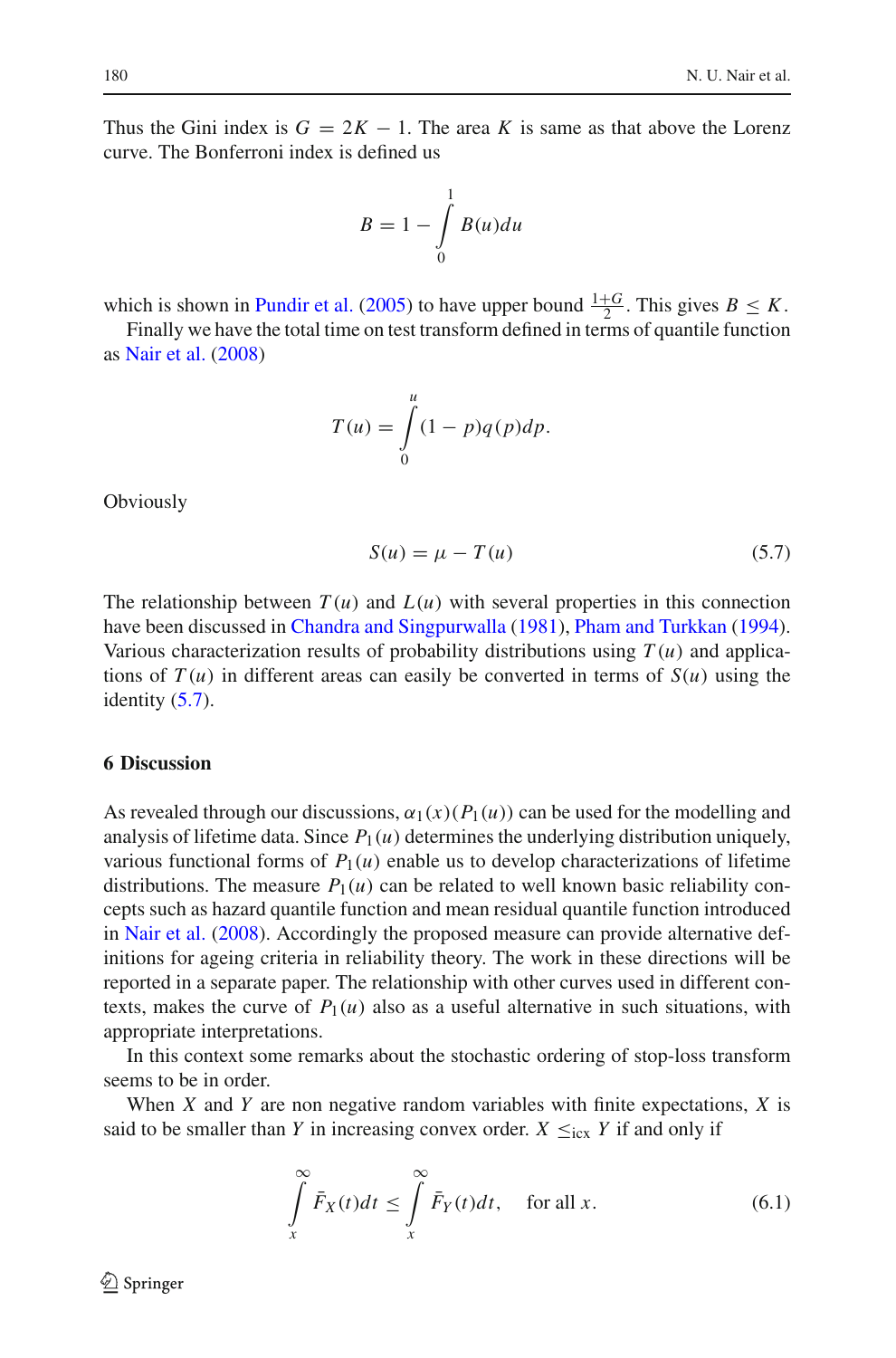or equivalently

$$
\int_{u}^{1} Q_X(p) dp \le \int_{u}^{1} Q_Y(p) dp.
$$
\n(6.2)

It may be easy to see if  $\alpha_Y(x)$  and  $\alpha_Y(x)$  are stop-loss transforms of X and Y, the dominance of *Y* over *X*, denoted by  $X \leq_{S} Y$ , is defined as  $\alpha_X(x) \leq \alpha_Y(x)$  for all *x*. Hence

$$
X \leq_{\text{SL}} Y \Leftrightarrow X \leq_{\text{icx}} Y.
$$

In terms of quantile functions we can define *X* to be smaller than *Y* in stop-loss quantile function denoted by  $X \leq SL_0 Y$  if and only if

$$
\int_{u}^{1} (1-p) q_X(p) dp \le \int_{u}^{1} (1-p) q_Y(p) dp.
$$
\n(6.3)

Note that, by integration by parts [\(5.3\)](#page-11-0) becomes identical to

$$
\int_{u}^{1} Q_X(p) dp - (1 - u) Q_X(u) \le \int_{u}^{1} Q_Y(p) dp - (1 - u) Q_Y(u)
$$

which is same as *X* is smaller than *Y* in excess wealth order,  $X \leq_{ew} Y$  studied in [\(Shaked and Shanthikumar,](#page-15-19) [2007](#page-15-19), p.165). Thus  $X \leq SL_0 Y \Leftrightarrow X \leq_{ew} Y$ .

When the lower end of the support of *X* does not exceed that of *Y*,  $X \leq_{ew} Y \Leftrightarrow$  $X \leq_{icx} Y$ . Thus the  $\leq_{SLQ}$  order is stronger than the  $\leq_{SLQ}$  order. Since the two stoploss transform orders are equivalent to two well known orders, their properties and relationships with other orders can be obtained from Shaked and Shanthikumar (2007).

**Acknowledgments** We thank the associate editors and two reviewers for their constructive comments and suggestions.

#### **References**

- <span id="page-14-3"></span>Belzunce F, Candel J, Ruiz JM (1998) Ordering and asymptotic properties of residual income distributions. Sankhya B 60:331–348
- <span id="page-14-4"></span>Chandra M, Singpurwalla ND (1981) Relationships between some notions which are common to reliability theory and economics. Math Oper Res 6(1):113–121
- <span id="page-14-1"></span>Chong KM (1977) On characterization of exponential and geometric distributions by expectations. J Am Stat Assoc 72:160–161
- <span id="page-14-0"></span>Denuit M (2002) *s*-convex extrema, Taylor type expansions and stochastic approximations. Scand Actuar J 1:45–67
- <span id="page-14-2"></span>Freimer M, Mudholkar S, Kollia G, Lin CT (1998) A study of the generalized lambda family. Commun Stat Theory Methods 17:3547–3567